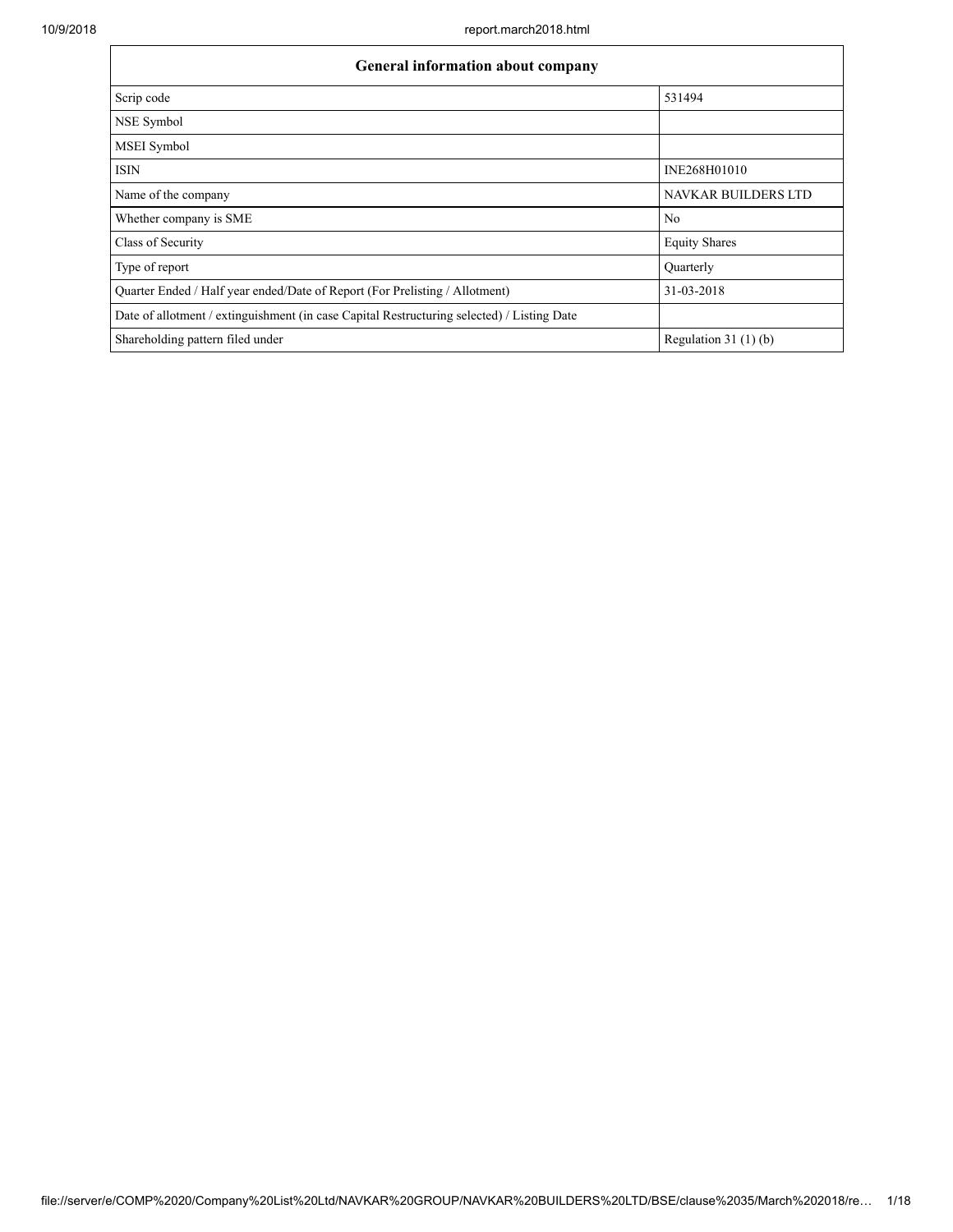|                       | <b>Declaration</b>                                                                        |                |                                |                       |                             |  |  |  |  |  |  |
|-----------------------|-------------------------------------------------------------------------------------------|----------------|--------------------------------|-----------------------|-----------------------------|--|--|--|--|--|--|
| Sr.<br>N <sub>0</sub> | Particular                                                                                | Yes/No         | Promoter and<br>Promoter Group | Public<br>shareholder | Non Promoter-<br>Non Public |  |  |  |  |  |  |
|                       | Whether the Listed Entity has issued any partly paid up shares?                           | N <sub>0</sub> | No.                            | N <sub>0</sub>        | N <sub>0</sub>              |  |  |  |  |  |  |
| $\overline{2}$        | Whether the Listed Entity has issued any Convertible Securities<br>$\Omega$               | N <sub>0</sub> | No.                            | N <sub>0</sub>        | N <sub>0</sub>              |  |  |  |  |  |  |
| 3                     | Whether the Listed Entity has issued any Warrants?                                        | N <sub>0</sub> | No.                            | N <sub>0</sub>        | N <sub>0</sub>              |  |  |  |  |  |  |
| 4                     | Whether the Listed Entity has any shares against which<br>depository receipts are issued? | N <sub>0</sub> | No.                            | N <sub>0</sub>        | N <sub>0</sub>              |  |  |  |  |  |  |
| 5                     | Whether the Listed Entity has any shares in locked-in?                                    | Yes            | Yes                            | N <sub>0</sub>        | N <sub>0</sub>              |  |  |  |  |  |  |
| 6                     | Whether any shares held by promoters are pledge or otherwise<br>encumbered?               | N <sub>0</sub> | No.                            |                       |                             |  |  |  |  |  |  |
|                       | Whether company has equity shares with differential voting<br>rights?                     | N <sub>0</sub> | No.                            | N <sub>0</sub>        | No                          |  |  |  |  |  |  |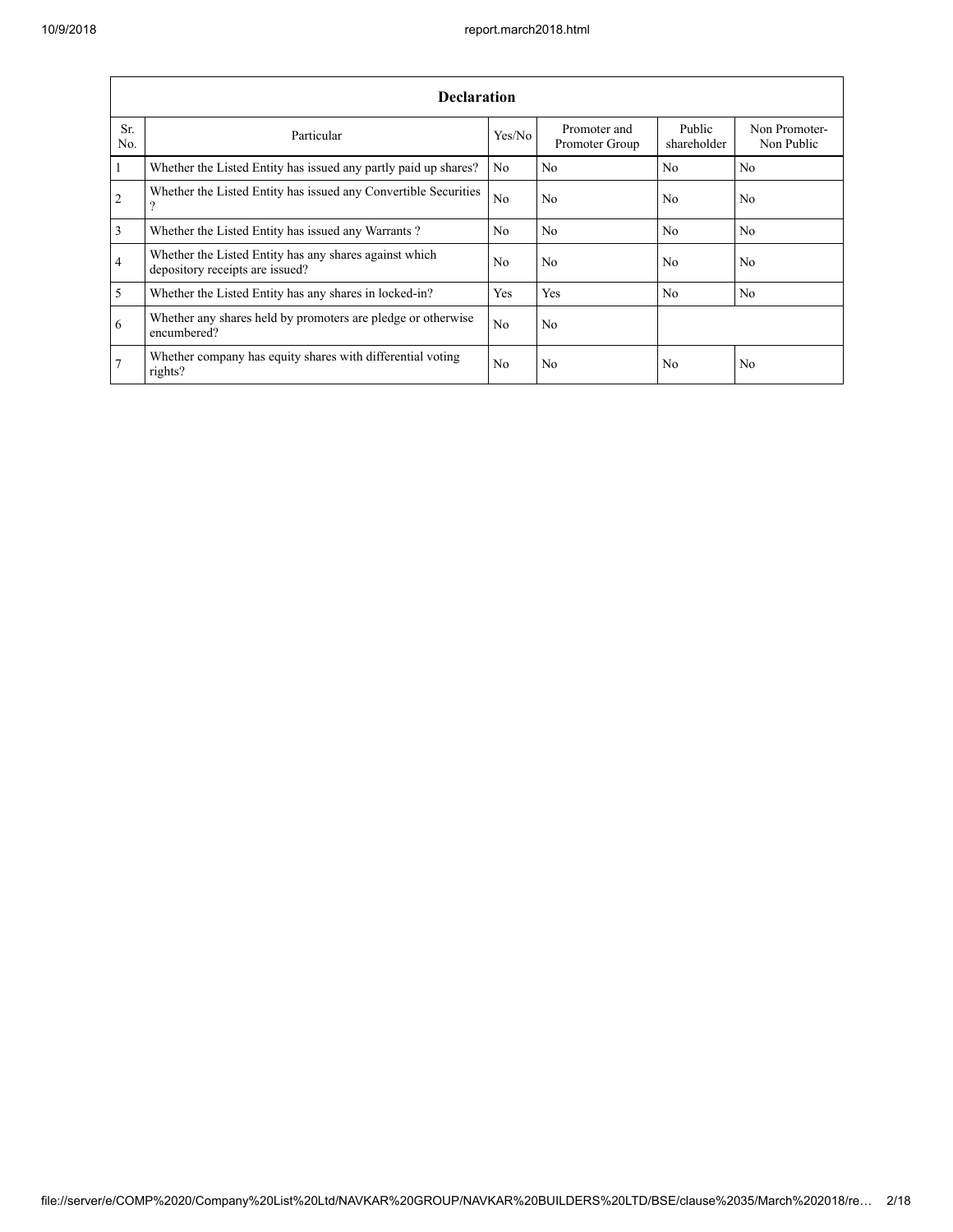|                 | Table I - Summary Statement holding of specified securities |                         |                         |                       |                          |                              |                                                                            |                                        |                                                                  |          |                     |  |  |
|-----------------|-------------------------------------------------------------|-------------------------|-------------------------|-----------------------|--------------------------|------------------------------|----------------------------------------------------------------------------|----------------------------------------|------------------------------------------------------------------|----------|---------------------|--|--|
|                 |                                                             | No. of<br>Category      |                         |                       | No. Of<br>Partly         | No. Of<br>shares             | Total nos.                                                                 | Shareholding as a<br>% of total no. of | Number of Voting Rights held in each<br>class of securities (IX) |          |                     |  |  |
| Category<br>(1) | of<br>shareholder                                           | Nos. Of<br>shareholders | fully paid<br>up equity | paid-up<br>equity     | underlying<br>Depository | shares<br>held (VII)         | shares (calculated<br>as per SCRR,<br>1957) (VIII) As a<br>% of $(A+B+C2)$ | No of Voting (XIV) Rights              |                                                                  |          | Total as a          |  |  |
|                 | (II)                                                        | (III)                   | shares<br>held $(IV)$   | shares<br>held<br>(V) | Receipts<br>(VI)         | $= (IV) +$<br>$(V)$ + $(VI)$ |                                                                            | Class eg:<br>X                         | Class<br>eg:y                                                    | Total    | $%$ of<br>$(A+B+C)$ |  |  |
| (A)             | Promoter<br>$\&$<br>Promoter<br>Group                       | $\overline{2}$          | 6970700                 |                       |                          | 6970700                      | 39.94                                                                      | 6970700                                |                                                                  | 6970700  | 39.94               |  |  |
| (B)             | Public                                                      | 1640                    | 10482600                |                       |                          | 10482600                     | 60.06                                                                      | 10482600                               |                                                                  | 10482600 | 60.06               |  |  |
| (C)             | Non<br>Promoter-<br>Non Public                              |                         |                         |                       |                          |                              |                                                                            |                                        |                                                                  |          |                     |  |  |
| (C1)            | <b>Shares</b><br>underlying<br>DRs                          |                         |                         |                       |                          |                              |                                                                            |                                        |                                                                  |          |                     |  |  |
| (C2)            | Shares held<br>by<br>Employee<br>Trusts                     |                         |                         |                       |                          |                              |                                                                            |                                        |                                                                  |          |                     |  |  |
|                 | Total                                                       | 1642                    | 17453300                |                       |                          | 17453300                     | 100                                                                        | 17453300                               |                                                                  | 17453300 | 100                 |  |  |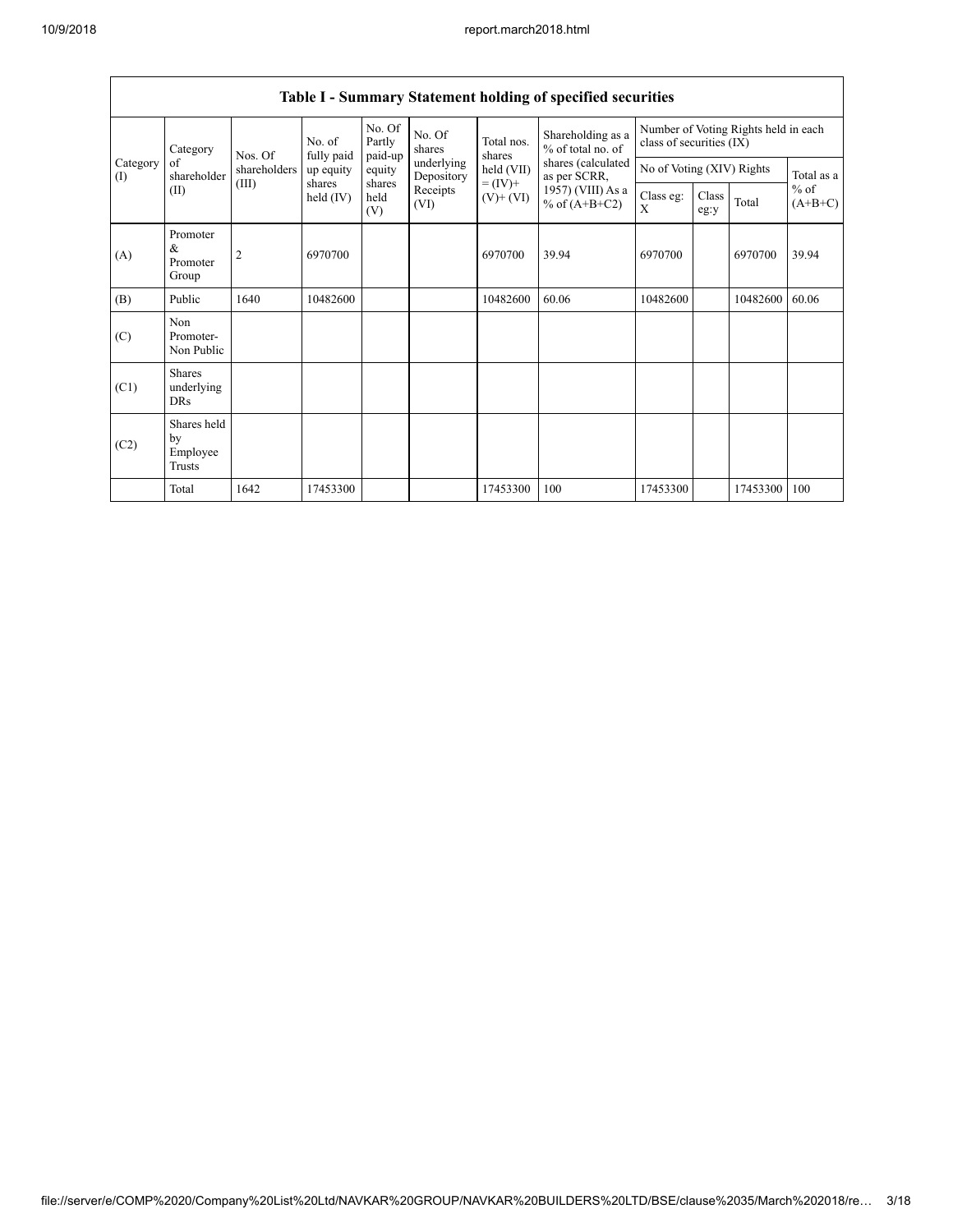|                 | Table I - Summary Statement holding of specified securities |                                                                                       |                                       |                                                           |                                                                                           |                                        |                                                  |                         |                                                         |                                           |  |  |
|-----------------|-------------------------------------------------------------|---------------------------------------------------------------------------------------|---------------------------------------|-----------------------------------------------------------|-------------------------------------------------------------------------------------------|----------------------------------------|--------------------------------------------------|-------------------------|---------------------------------------------------------|-------------------------------------------|--|--|
| Category<br>(I) | Category<br>of<br>shareholder<br>(II)                       | No. Of<br>Shares<br>Underlying                                                        | No. of<br><b>Shares</b><br>Underlying | No. Of Shares<br>Underlying<br>Outstanding<br>convertible | Shareholding, as a<br>% assuming full<br>conversion of<br>convertible<br>securities (as a | Number of<br>Locked in shares<br>(XII) |                                                  | <b>Shares</b><br>(XIII) | Number of<br>pledged or<br>otherwise<br>encumbered      | Number of<br>equity shares                |  |  |
|                 |                                                             | Outstanding<br>Outstanding<br>convertible<br>Warrants<br>securities<br>$(X_i)$<br>(X) |                                       | securities and<br>No. Of<br>Warrants (Xi)<br>(a)          | percentage of<br>diluted share<br>capital) (XI)=<br>$(VII)+(X)$ As a % of<br>$(A+B+C2)$   | No. $(a)$                              | As a<br>$%$ of<br>total<br>Shares<br>held<br>(b) | No.<br>(a)              | As a<br>$%$ of<br>total<br><b>Shares</b><br>held<br>(b) | held in<br>dematerialized<br>form $(XIV)$ |  |  |
| (A)             | Promoter<br>&<br>Promoter<br>Group                          |                                                                                       |                                       |                                                           | 39.94                                                                                     | 5030583                                | 72.17                                            |                         |                                                         | 6970700                                   |  |  |
| (B)             | Public                                                      |                                                                                       |                                       |                                                           | 60.06                                                                                     |                                        |                                                  |                         |                                                         | 10034500                                  |  |  |
| (C)             | Non<br>Promoter-<br>Non Public                              |                                                                                       |                                       |                                                           |                                                                                           |                                        |                                                  |                         |                                                         |                                           |  |  |
| (C1)            | <b>Shares</b><br>underlying<br><b>DRs</b>                   |                                                                                       |                                       |                                                           |                                                                                           |                                        |                                                  |                         |                                                         |                                           |  |  |
| (C2)            | Shares held<br>by<br>Employee<br><b>Trusts</b>              |                                                                                       |                                       |                                                           |                                                                                           |                                        |                                                  |                         |                                                         |                                           |  |  |
|                 | Total                                                       |                                                                                       |                                       |                                                           | 100                                                                                       | 5030583                                | 28.82                                            |                         |                                                         | 17005200                                  |  |  |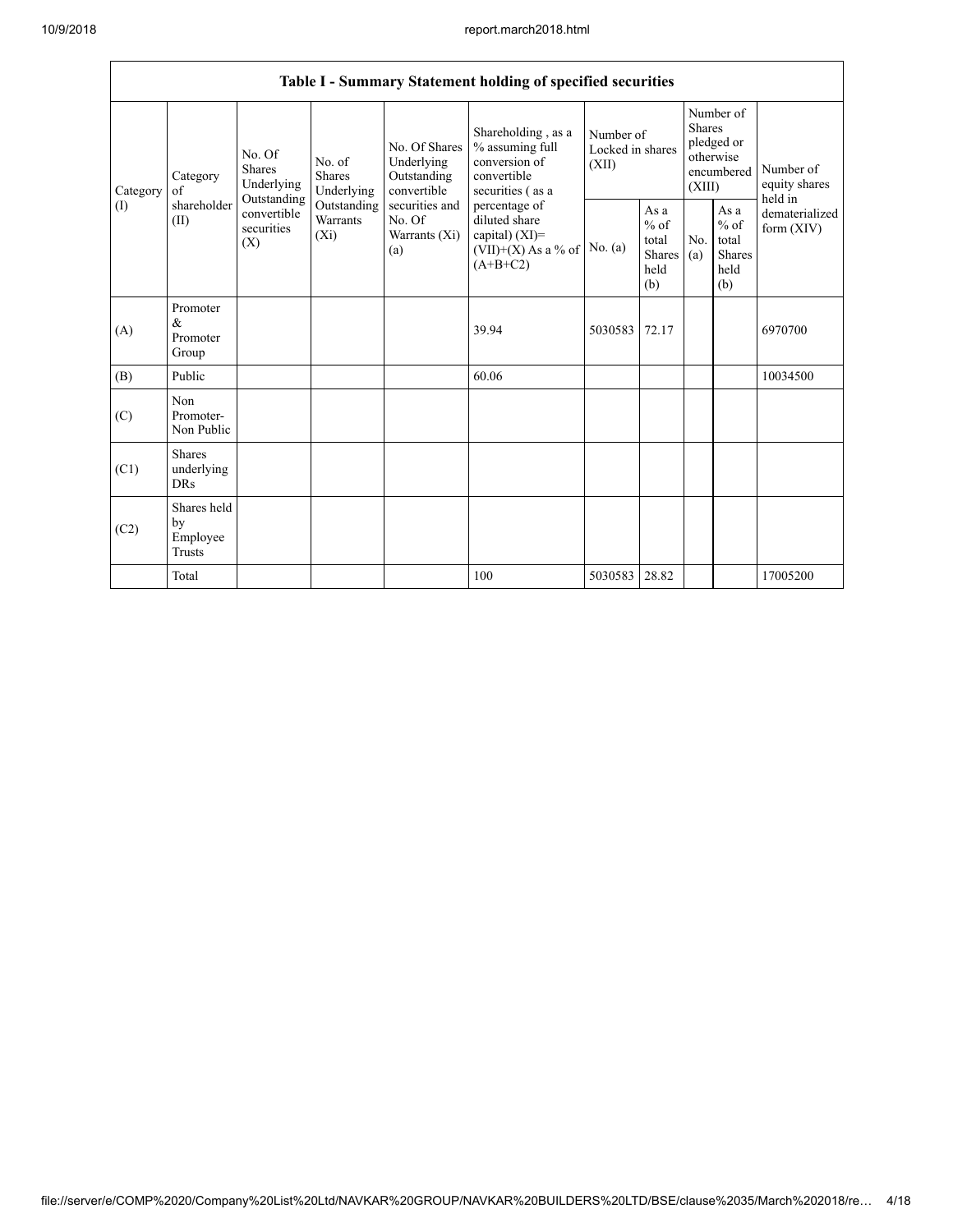|                                                                                                | Table II - Statement showing shareholding pattern of the Promoter and Promoter Group                                |                         |                         |                                                     |                                    |                                                      |                                           |                                                                  |       |                                 |                 |  |
|------------------------------------------------------------------------------------------------|---------------------------------------------------------------------------------------------------------------------|-------------------------|-------------------------|-----------------------------------------------------|------------------------------------|------------------------------------------------------|-------------------------------------------|------------------------------------------------------------------|-------|---------------------------------|-----------------|--|
|                                                                                                |                                                                                                                     |                         | No. of                  | No.<br>Of<br>Partly                                 | No. Of                             | Total nos.                                           | Shareholding<br>as a % of<br>total no. of | Number of Voting Rights held in each<br>class of securities (IX) |       |                                 |                 |  |
| Sr.                                                                                            | Category $\&$<br>Name of the                                                                                        | Nos. Of<br>shareholders | fully paid<br>up equity | paid-<br>up                                         | shares<br>underlying<br>Depository | shares<br>held<br>$(VII) =$                          | shares<br>(calculated as                  | No of Voting (XIV) Rights                                        |       |                                 | Total<br>as a % |  |
|                                                                                                | Shareholders (I)                                                                                                    | (III)                   | shares<br>held (IV)     | equity<br>Receipts<br>shares<br>(VI)<br>held<br>(V) | $(IV)$ +<br>$(V)+(VI)$             | per SCRR,<br>1957) (VIII)<br>As a % of<br>$(A+B+C2)$ | Class eg:<br>X                            | Class<br>eg:y                                                    | Total | of<br>Total<br>Voting<br>rights |                 |  |
| A                                                                                              | Table II - Statement showing shareholding pattern of the Promoter and Promoter Group                                |                         |                         |                                                     |                                    |                                                      |                                           |                                                                  |       |                                 |                 |  |
| (1)                                                                                            | Indian                                                                                                              |                         |                         |                                                     |                                    |                                                      |                                           |                                                                  |       |                                 |                 |  |
| (a)                                                                                            | Individuals/Hindu<br>undivided Family                                                                               | $\mathbf{1}$            | 1161250                 |                                                     |                                    | 1161250                                              | 6.65                                      | 1161250                                                          |       | 1161250                         | 6.65            |  |
| (d)                                                                                            | Any Other<br>(specify)                                                                                              | $\mathbf{1}$            | 5809450                 |                                                     |                                    | 5809450                                              | 33.29                                     | 5809450                                                          |       | 5809450                         | 33.29           |  |
| Sub-Total<br>(A)(1)                                                                            |                                                                                                                     | 2                       | 6970700                 |                                                     |                                    | 6970700                                              | 39.94                                     | 6970700                                                          |       | 6970700                         | 39.94           |  |
| (2)                                                                                            | Foreign                                                                                                             |                         |                         |                                                     |                                    |                                                      |                                           |                                                                  |       |                                 |                 |  |
| Total<br>Shareholding<br>of Promoter<br>and<br>Promoter<br>Group $(A)=$<br>$(A)(1)+(A)$<br>(2) |                                                                                                                     | $\overline{c}$          | 6970700                 |                                                     |                                    | 6970700                                              | 39.94                                     | 6970700                                                          |       | 6970700                         | 39.94           |  |
| $\, {\bf B}$                                                                                   | Table III - Statement showing shareholding pattern of the Public shareholder                                        |                         |                         |                                                     |                                    |                                                      |                                           |                                                                  |       |                                 |                 |  |
| (1)                                                                                            | Institutions                                                                                                        |                         |                         |                                                     |                                    |                                                      |                                           |                                                                  |       |                                 |                 |  |
| (3)                                                                                            | Non-institutions                                                                                                    |                         |                         |                                                     |                                    |                                                      |                                           |                                                                  |       |                                 |                 |  |
| (a(i))                                                                                         | Individuals -<br>i.Individual<br>shareholders<br>holding nominal<br>share capital up<br>to Rs. 2 lakhs.             | 1554                    | 1040405                 |                                                     |                                    | 1040405                                              | 5.96                                      | 1040405                                                          |       | 1040405                         | 5.96            |  |
| (a(ii))                                                                                        | Individuals - ii.<br>Individual<br>shareholders<br>holding nominal<br>share capital in<br>excess of Rs. 2<br>lakhs. | 19                      | 2254173                 |                                                     |                                    | 2254173                                              | 12.92                                     | 2254173                                                          |       | 2254173                         | 12.92           |  |
| (e)                                                                                            | Any Other<br>(specify)                                                                                              | 67                      | 7188022                 |                                                     |                                    | 7188022                                              | 41.18                                     | 7188022                                                          |       | 7188022                         | 41.18           |  |
| Sub-Total<br>(B)(3)                                                                            |                                                                                                                     | 1640                    | 10482600                |                                                     |                                    | 10482600                                             | 60.06                                     | 10482600                                                         |       | 10482600                        | 60.06           |  |
| <b>Total Public</b><br>Shareholding<br>$(B)=(B)(1)+$<br>$(B)(2)+(B)$<br>(3)                    |                                                                                                                     | 1640                    | 10482600                |                                                     |                                    | 10482600                                             | 60.06                                     | 10482600                                                         |       | 10482600 60.06                  |                 |  |
| $\mathbf C$                                                                                    | Table IV - Statement showing shareholding pattern of the Non Promoter- Non Public shareholder                       |                         |                         |                                                     |                                    |                                                      |                                           |                                                                  |       |                                 |                 |  |
| Total (<br>$A+B+C2$ )                                                                          |                                                                                                                     | 1642                    | 17453300                |                                                     |                                    | 17453300                                             | 100                                       | 17453300                                                         |       | 17453300                        | 100             |  |
| Total<br>$(A+B+C)$                                                                             |                                                                                                                     | 1642                    | 17453300                |                                                     |                                    | 17453300                                             | 100                                       | 17453300                                                         |       | 17453300 100                    |                 |  |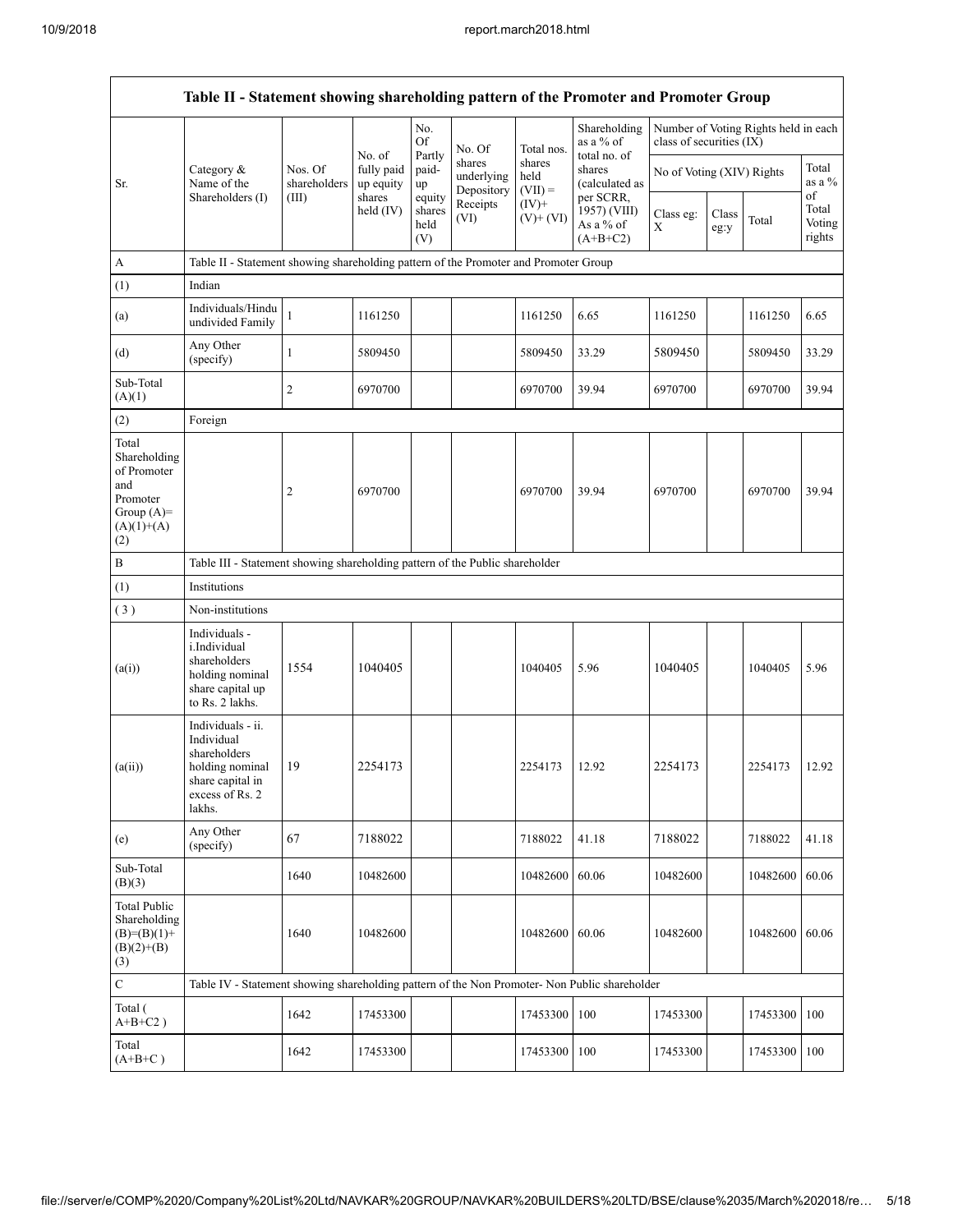| Table II - Statement showing shareholding pattern of the Promoter and Promoter Group        |                                                                                                             |                                                  |                                                                 |                                                                                                                                                                                      |                                        |                                                         |                                                                  |                                       |                                           |
|---------------------------------------------------------------------------------------------|-------------------------------------------------------------------------------------------------------------|--------------------------------------------------|-----------------------------------------------------------------|--------------------------------------------------------------------------------------------------------------------------------------------------------------------------------------|----------------------------------------|---------------------------------------------------------|------------------------------------------------------------------|---------------------------------------|-------------------------------------------|
| Sr.                                                                                         | No. Of<br><b>Shares</b><br>Underlying                                                                       | No. of<br><b>Shares</b>                          | No. Of Shares<br>Underlying<br>Outstanding                      | Shareholding, as a<br>% assuming full<br>conversion of<br>convertible<br>securities (as a<br>percentage of<br>diluted share<br>capital) (XI)=<br>$(VII)+(X)$ As a %<br>of $(A+B+C2)$ | Number of<br>Locked in shares<br>(XII) |                                                         | Number of Shares<br>pledged or<br>otherwise<br>encumbered (XIII) |                                       | Number of<br>equity shares                |
|                                                                                             | Outstanding<br>convertible<br>securities<br>(X)                                                             | Underlying<br>Outstanding<br>Warrants<br>$(X_i)$ | convertible<br>securities and<br>No. Of<br>Warrants (Xi)<br>(a) |                                                                                                                                                                                      | No. (a)                                | As a<br>$%$ of<br>total<br><b>Shares</b><br>held<br>(b) | No.<br>(a)                                                       | As a % of total<br>Shares held<br>(b) | held in<br>dematerialized<br>form $(XIV)$ |
| A                                                                                           |                                                                                                             |                                                  |                                                                 | Table II - Statement showing shareholding pattern of the Promoter and Promoter Group                                                                                                 |                                        |                                                         |                                                                  |                                       |                                           |
| (1)                                                                                         | Indian                                                                                                      |                                                  |                                                                 |                                                                                                                                                                                      |                                        |                                                         |                                                                  |                                       |                                           |
| (a)                                                                                         |                                                                                                             |                                                  |                                                                 | 6.65                                                                                                                                                                                 | $\boldsymbol{0}$                       | $\boldsymbol{0}$                                        |                                                                  |                                       | 1161250                                   |
| (d)                                                                                         |                                                                                                             |                                                  |                                                                 | 33.29                                                                                                                                                                                | 5030583                                | 86.59                                                   |                                                                  |                                       | 5809450                                   |
| Sub-Total<br>(A)(1)                                                                         |                                                                                                             |                                                  |                                                                 | 39.94                                                                                                                                                                                | 5030583                                | 72.17                                                   |                                                                  |                                       | 6970700                                   |
| (2)                                                                                         | Foreign                                                                                                     |                                                  |                                                                 |                                                                                                                                                                                      |                                        |                                                         |                                                                  |                                       |                                           |
| Total<br>Shareholding<br>of Promoter<br>and Promoter<br>Group $(A)=$<br>$(A)(1)+(A)$<br>(2) |                                                                                                             |                                                  |                                                                 | 39.94                                                                                                                                                                                | 5030583                                | 72.17                                                   |                                                                  |                                       | 6970700                                   |
| $\, {\bf B}$                                                                                |                                                                                                             |                                                  |                                                                 | Table III - Statement showing shareholding pattern of the Public shareholder                                                                                                         |                                        |                                                         |                                                                  |                                       |                                           |
| (1)                                                                                         | Institutions                                                                                                |                                                  |                                                                 |                                                                                                                                                                                      |                                        |                                                         |                                                                  |                                       |                                           |
| (3)                                                                                         | Non-institutions                                                                                            |                                                  |                                                                 |                                                                                                                                                                                      |                                        |                                                         |                                                                  |                                       |                                           |
| (a(i))                                                                                      |                                                                                                             |                                                  |                                                                 | 5.96                                                                                                                                                                                 |                                        |                                                         |                                                                  |                                       | 766705                                    |
| (a(ii))                                                                                     |                                                                                                             |                                                  |                                                                 | 12.92                                                                                                                                                                                |                                        |                                                         |                                                                  |                                       | 2080773                                   |
| (e)                                                                                         |                                                                                                             |                                                  |                                                                 | 41.18                                                                                                                                                                                |                                        |                                                         |                                                                  |                                       | 7187022                                   |
| Sub-Total (B)<br>(3)                                                                        |                                                                                                             |                                                  |                                                                 | 60.06                                                                                                                                                                                |                                        |                                                         |                                                                  |                                       | 10034500                                  |
| <b>Total Public</b><br>Shareholding<br>$(B)= (B)(1) +$<br>$(B)(2)+(B)$<br>(3)               |                                                                                                             |                                                  |                                                                 | 60.06                                                                                                                                                                                |                                        |                                                         |                                                                  |                                       | 10034500                                  |
| $\mathsf{C}$                                                                                |                                                                                                             |                                                  |                                                                 | Table IV - Statement showing shareholding pattern of the Non Promoter- Non Public shareholder                                                                                        |                                        |                                                         |                                                                  |                                       |                                           |
| Total (<br>$A+B+C2$ )                                                                       |                                                                                                             |                                                  |                                                                 | 100                                                                                                                                                                                  | 5030583                                | 28.82                                                   |                                                                  |                                       | 17005200                                  |
| Total<br>$(A+B+C)$                                                                          |                                                                                                             |                                                  |                                                                 | 100                                                                                                                                                                                  | 5030583                                | 28.82                                                   |                                                                  |                                       | 17005200                                  |
| Disclosure of notes on shareholding pattern                                                 |                                                                                                             |                                                  |                                                                 |                                                                                                                                                                                      |                                        |                                                         |                                                                  | Textual<br>Information $(1)$          |                                           |
|                                                                                             | Textual<br>Disclosure of notes on shareholding pattern for company remarks explanatory<br>Information $(1)$ |                                                  |                                                                 |                                                                                                                                                                                      |                                        |                                                         |                                                                  |                                       |                                           |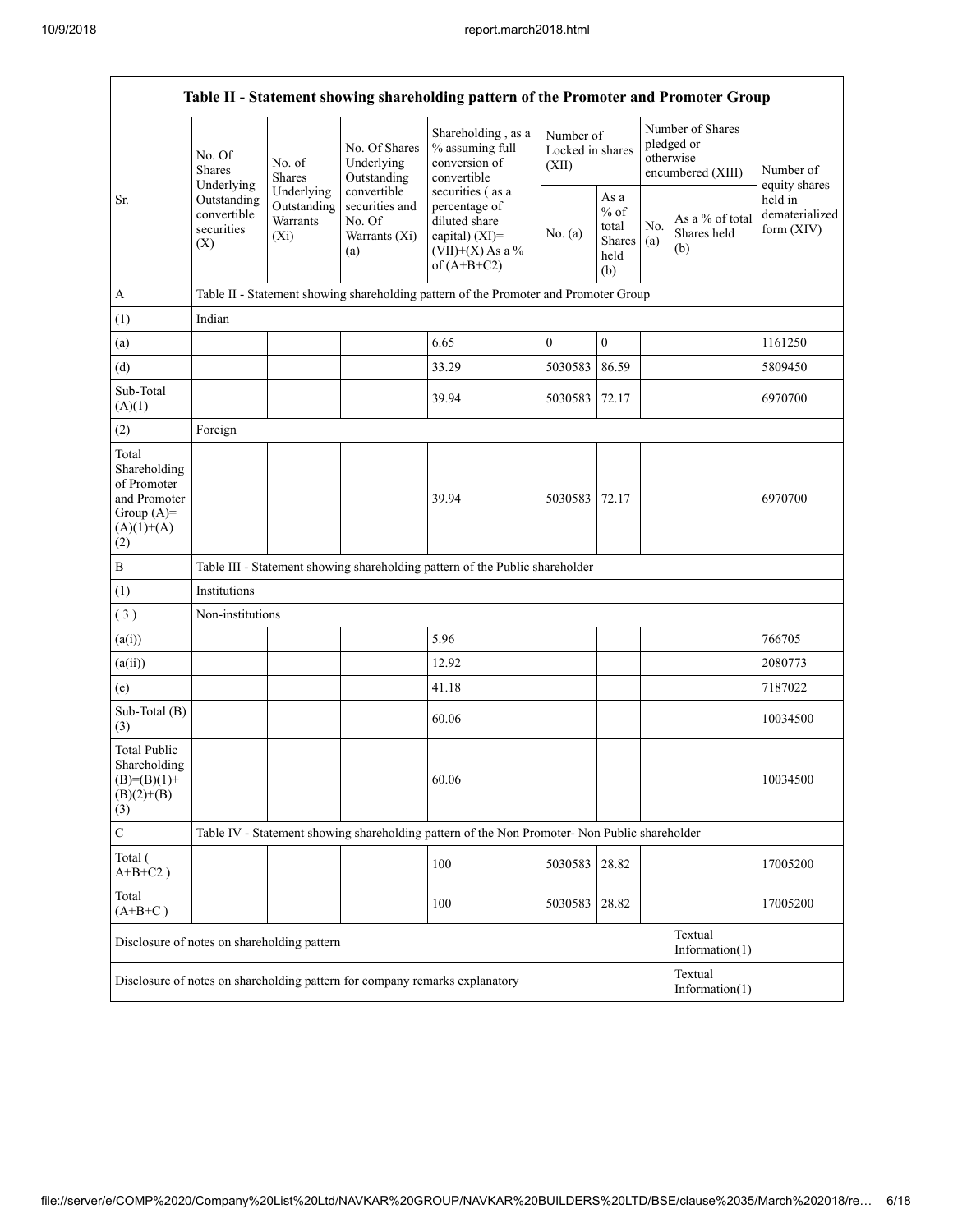| <b>Text Block</b>     |                                                                                                                                                                                                                                                                                                                                                                                   |  |  |  |  |  |  |
|-----------------------|-----------------------------------------------------------------------------------------------------------------------------------------------------------------------------------------------------------------------------------------------------------------------------------------------------------------------------------------------------------------------------------|--|--|--|--|--|--|
| Textual Information() | According to ledger folio number, there are 3 individual shareholders under promoter category, but, as<br>per details of PAN total individual shareholders under promoter group are 2. Hence, total number of<br>share holders as per ledger folio number are 1643 and as per PAN, total number of shareholders are<br>1642.                                                      |  |  |  |  |  |  |
| Textual Information() | The company has allotted 2430500 equity shares on preferencial basis on 13th March, 2018 and the<br>company has issued 429500 warrants convertabile into Equity shares on preferencial basis on 01st<br>March, 2018. The company has obtained IP approval from BSE vide letter No.<br>DCS/PREF/PB/PRE/2616/2017-18 dated 21/02/2018. The listing approval of the same is awaited. |  |  |  |  |  |  |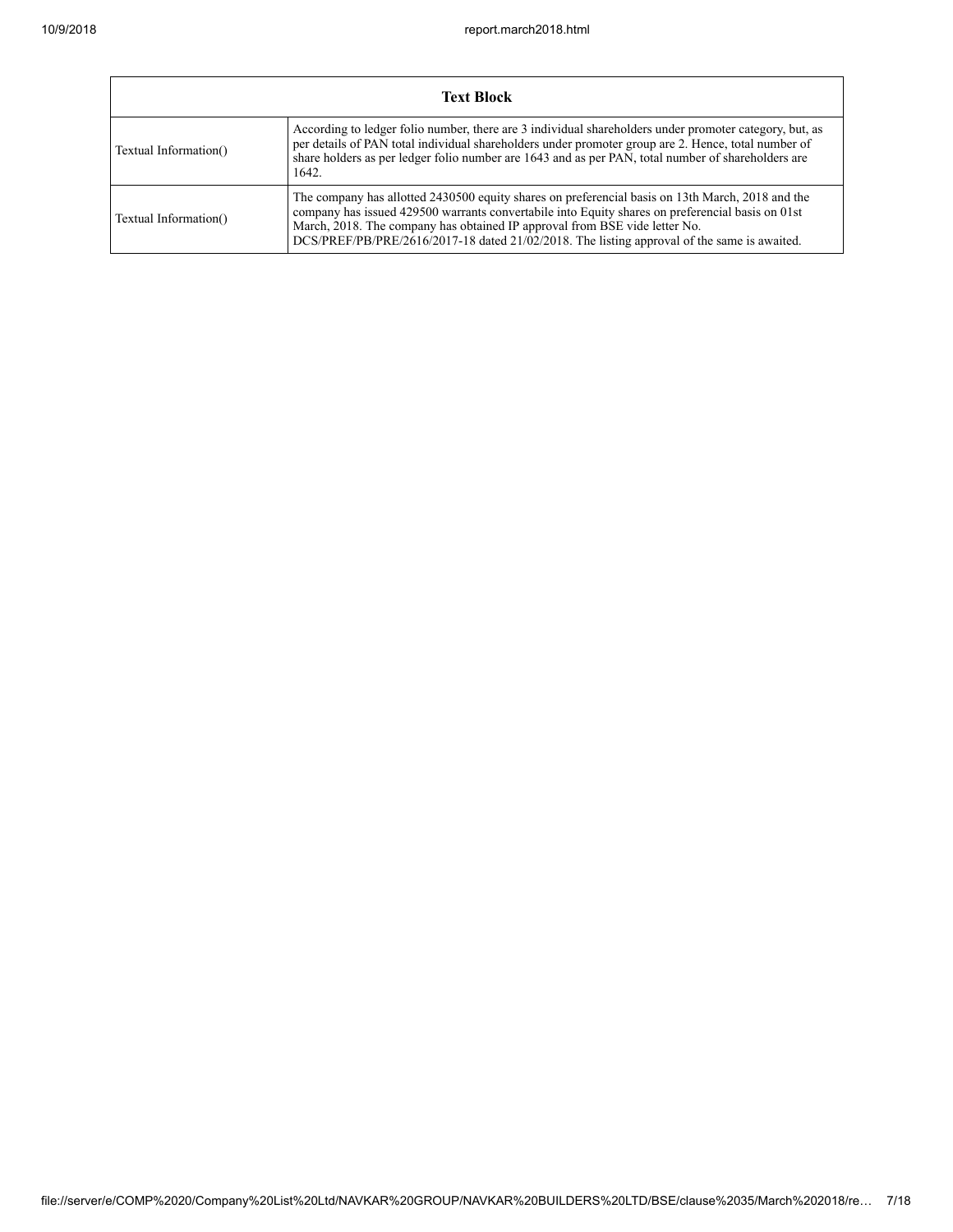|                                                                                                                                                                                          | Individuals/Hindu undivided Family                            |                       |  |  |  |  |  |  |
|------------------------------------------------------------------------------------------------------------------------------------------------------------------------------------------|---------------------------------------------------------------|-----------------------|--|--|--|--|--|--|
| Searial No.                                                                                                                                                                              | $\mathbf{1}$                                                  |                       |  |  |  |  |  |  |
| Name of the<br>Shareholders (I)                                                                                                                                                          | DAKSHESH RAMESHCHANDRA SHAH                                   | Click here to go back |  |  |  |  |  |  |
| PAN (II)                                                                                                                                                                                 | ACEPS7056G                                                    | Total                 |  |  |  |  |  |  |
| No. of fully paid<br>up equity shares<br>held (IV)                                                                                                                                       | 1161250                                                       | 1161250               |  |  |  |  |  |  |
| No. Of Partly paid-<br>up equity shares<br>held (V)                                                                                                                                      |                                                               |                       |  |  |  |  |  |  |
| No. Of shares<br>underlying<br>Depository<br>Receipts (VI)                                                                                                                               |                                                               |                       |  |  |  |  |  |  |
| Total nos. shares<br>held $(VII) = (IV) +$<br>$(V)+(VI)$                                                                                                                                 | 1161250                                                       | 1161250               |  |  |  |  |  |  |
| Shareholding as a<br>% of total no. of<br>shares (calculated<br>as per SCRR,<br>1957) (VIII) As a<br>% of $(A+B+C2)$                                                                     | 6.65                                                          | 6.65                  |  |  |  |  |  |  |
|                                                                                                                                                                                          | Number of Voting Rights held in each class of securities (IX) |                       |  |  |  |  |  |  |
| Class eg:X                                                                                                                                                                               | 1161250                                                       | 1161250               |  |  |  |  |  |  |
| Class eg:y                                                                                                                                                                               |                                                               |                       |  |  |  |  |  |  |
| Total                                                                                                                                                                                    | 1161250                                                       | 1161250               |  |  |  |  |  |  |
| Total as a % of<br>Total Voting rights                                                                                                                                                   | 6.65                                                          | 6.65                  |  |  |  |  |  |  |
| No. Of Shares<br>Underlying<br>Outstanding<br>convertible<br>securities $(X)$                                                                                                            |                                                               |                       |  |  |  |  |  |  |
| No. of Shares<br>Underlying<br>Outstanding<br>Warrants (Xi)                                                                                                                              |                                                               |                       |  |  |  |  |  |  |
| No. Of Shares<br>Underlying<br>Outstanding<br>convertible<br>securities and No.<br>Of Warrants (Xi)<br>(a)                                                                               |                                                               |                       |  |  |  |  |  |  |
| Shareholding, as a<br>% assuming full<br>conversion of<br>convertible<br>securities (as a<br>percentage of<br>diluted share<br>capital) (XI)=<br>$(VII)+(Xi)(a)$ As a<br>% of $(A+B+C2)$ | 6.65                                                          | 6.65                  |  |  |  |  |  |  |
| Number of Locked in shares (XII)                                                                                                                                                         |                                                               |                       |  |  |  |  |  |  |
| No. (a)                                                                                                                                                                                  | $\boldsymbol{0}$                                              | $\boldsymbol{0}$      |  |  |  |  |  |  |
| As a % of total<br>Shares held (b)                                                                                                                                                       | $\mathbf{0}$                                                  | $\bf{0}$              |  |  |  |  |  |  |
|                                                                                                                                                                                          | Number of Shares pledged or otherwise encumbered (XIII)       |                       |  |  |  |  |  |  |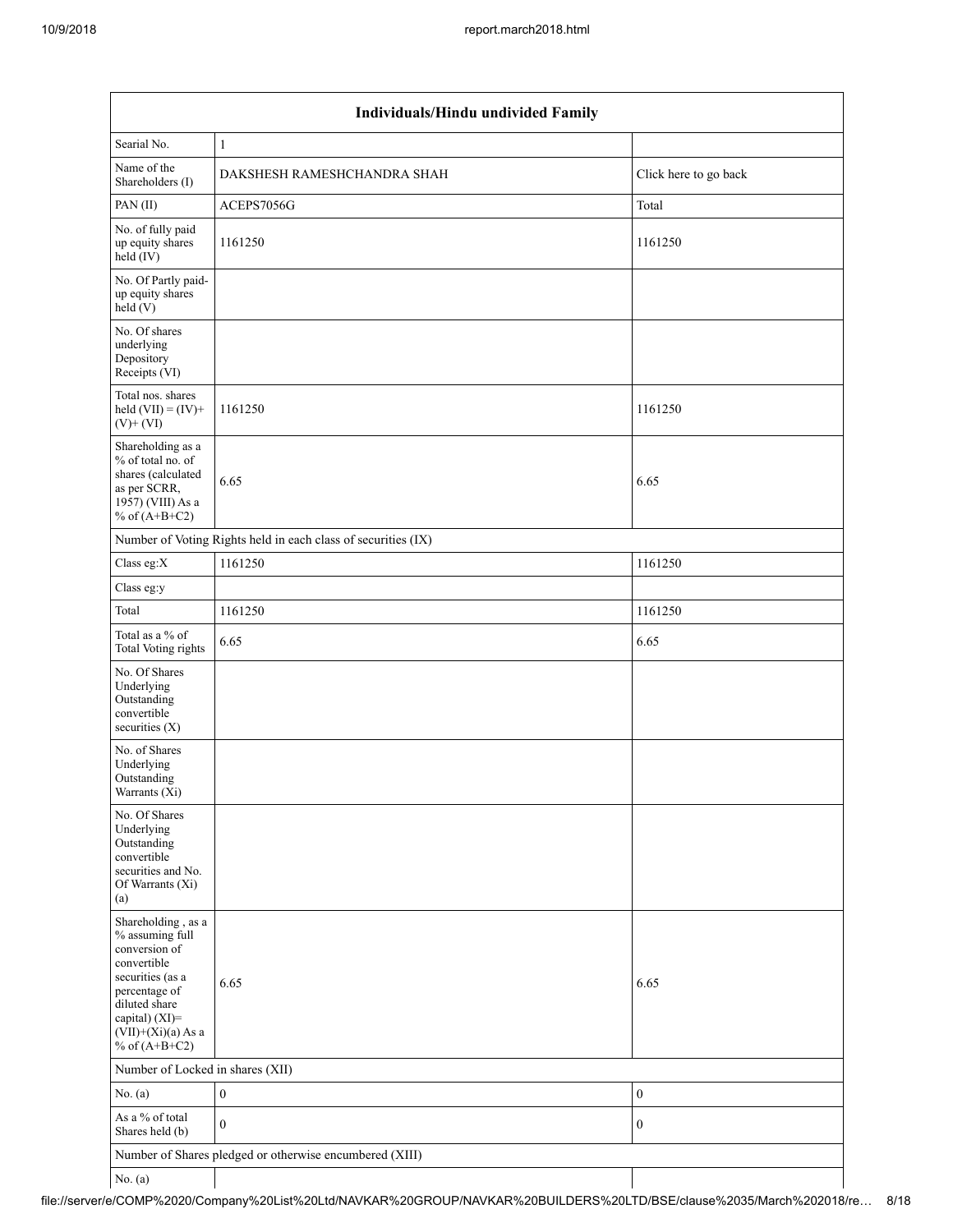| As a % of total<br>Shares held (b)                                   |          |         |
|----------------------------------------------------------------------|----------|---------|
| Number of equity<br>shares held in<br>dematerialized<br>form $(XIV)$ | 1161250  | 1161250 |
| Reason for not providing PAN                                         |          |         |
| Reason for not<br>providing PAN                                      |          |         |
| Shareholder type                                                     | Promoter |         |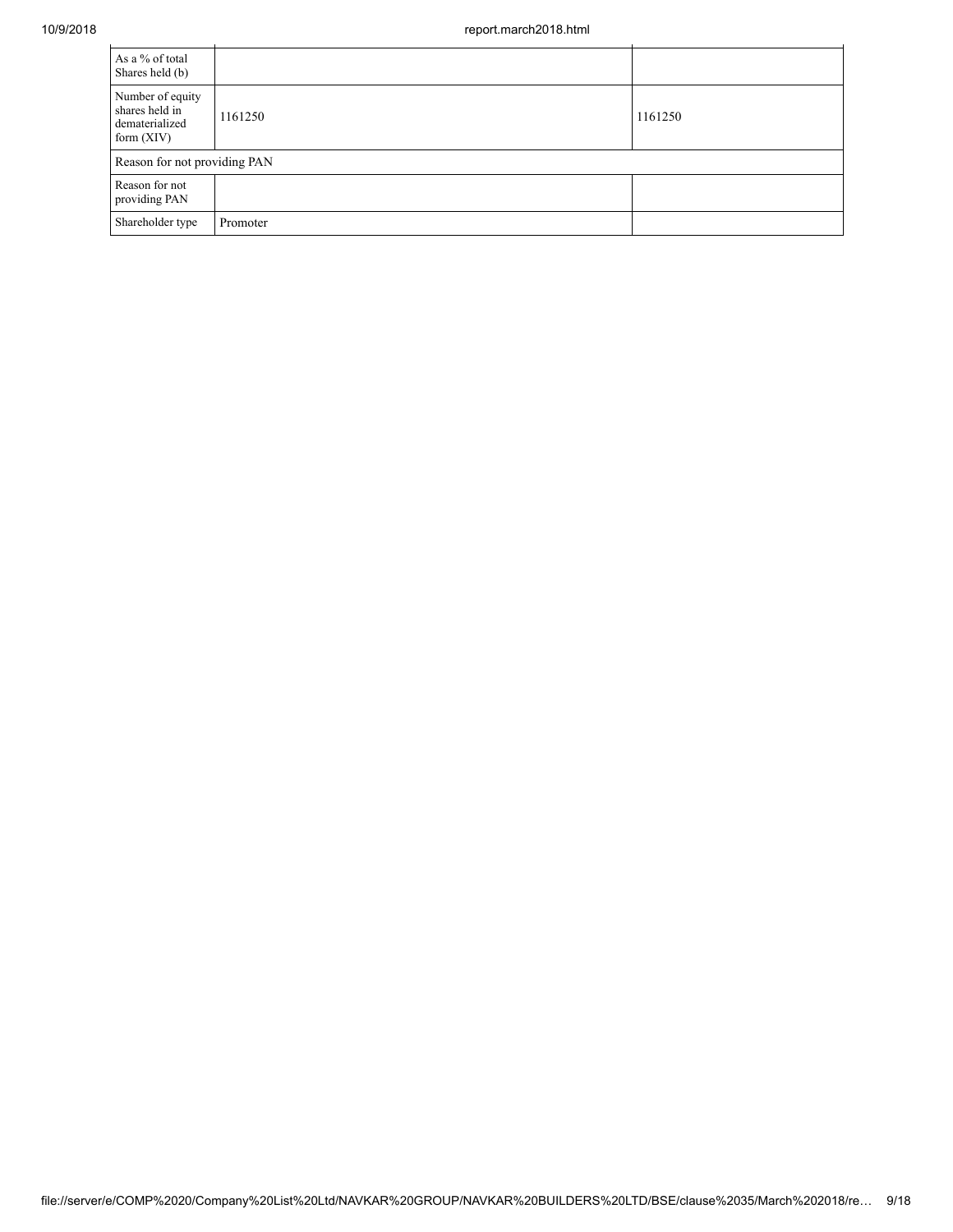|                                                                                                                                                                                      | Any Other (specify)                                           |                       |  |  |  |  |  |  |
|--------------------------------------------------------------------------------------------------------------------------------------------------------------------------------------|---------------------------------------------------------------|-----------------------|--|--|--|--|--|--|
| Searial No.                                                                                                                                                                          | 1                                                             |                       |  |  |  |  |  |  |
| Category                                                                                                                                                                             | <b>Bodies Corporate</b>                                       | Click here to go back |  |  |  |  |  |  |
| Name of the<br>Shareholders (I)                                                                                                                                                      | NAVKAR FISCAL SERVICES PVT LTD                                |                       |  |  |  |  |  |  |
| PAN(II)                                                                                                                                                                              | AAACN7212Q                                                    | Total                 |  |  |  |  |  |  |
| No. of the<br>Shareholders (I)                                                                                                                                                       | 1                                                             | $\mathbf{1}$          |  |  |  |  |  |  |
| No. of fully paid<br>up equity shares<br>$held$ (IV)                                                                                                                                 | 5809450                                                       | 5809450               |  |  |  |  |  |  |
| No. Of Partly paid-<br>up equity shares<br>$\text{held} (V)$                                                                                                                         |                                                               |                       |  |  |  |  |  |  |
| No. Of shares<br>underlying<br>Depository<br>Receipts (VI)                                                                                                                           |                                                               |                       |  |  |  |  |  |  |
| Total nos. shares<br>held $(VII) = (IV) +$<br>$(V)$ + $(VI)$                                                                                                                         | 5809450                                                       | 5809450               |  |  |  |  |  |  |
| Shareholding as a<br>% of total no. of<br>shares (calculated<br>as per SCRR,<br>1957) (VIII) As a<br>% of $(A+B+C2)$                                                                 | 33.29                                                         | 33.29                 |  |  |  |  |  |  |
|                                                                                                                                                                                      | Number of Voting Rights held in each class of securities (IX) |                       |  |  |  |  |  |  |
| Class eg: X                                                                                                                                                                          | 5809450                                                       | 5809450               |  |  |  |  |  |  |
| Class eg:y                                                                                                                                                                           |                                                               |                       |  |  |  |  |  |  |
| Total                                                                                                                                                                                | 5809450                                                       | 5809450               |  |  |  |  |  |  |
| Total as a % of<br>Total Voting rights                                                                                                                                               | 33.29                                                         | 33.29                 |  |  |  |  |  |  |
| No. Of Shares<br>Underlying<br>Outstanding<br>convertible<br>securities $(X)$                                                                                                        |                                                               |                       |  |  |  |  |  |  |
| No. of Shares<br>Underlying<br>Outstanding<br>Warrants (Xi)                                                                                                                          |                                                               |                       |  |  |  |  |  |  |
| No. Of Shares<br>Underlying<br>Outstanding<br>convertible<br>securities and No.<br>Of Warrants (Xi)<br>(a)                                                                           |                                                               |                       |  |  |  |  |  |  |
| Shareholding, as a<br>% assuming full<br>conversion of<br>convertible<br>securities (as a<br>percentage of<br>diluted share<br>capital) (XI)=<br>$(VII)+(X)$ As a %<br>of $(A+B+C2)$ | 33.29                                                         | 33.29                 |  |  |  |  |  |  |
| Number of Locked in shares (XII)                                                                                                                                                     |                                                               |                       |  |  |  |  |  |  |
| No. $(a)$                                                                                                                                                                            | 5030583                                                       | 5030583               |  |  |  |  |  |  |
| As a % of total                                                                                                                                                                      | 86.59                                                         | 86.59                 |  |  |  |  |  |  |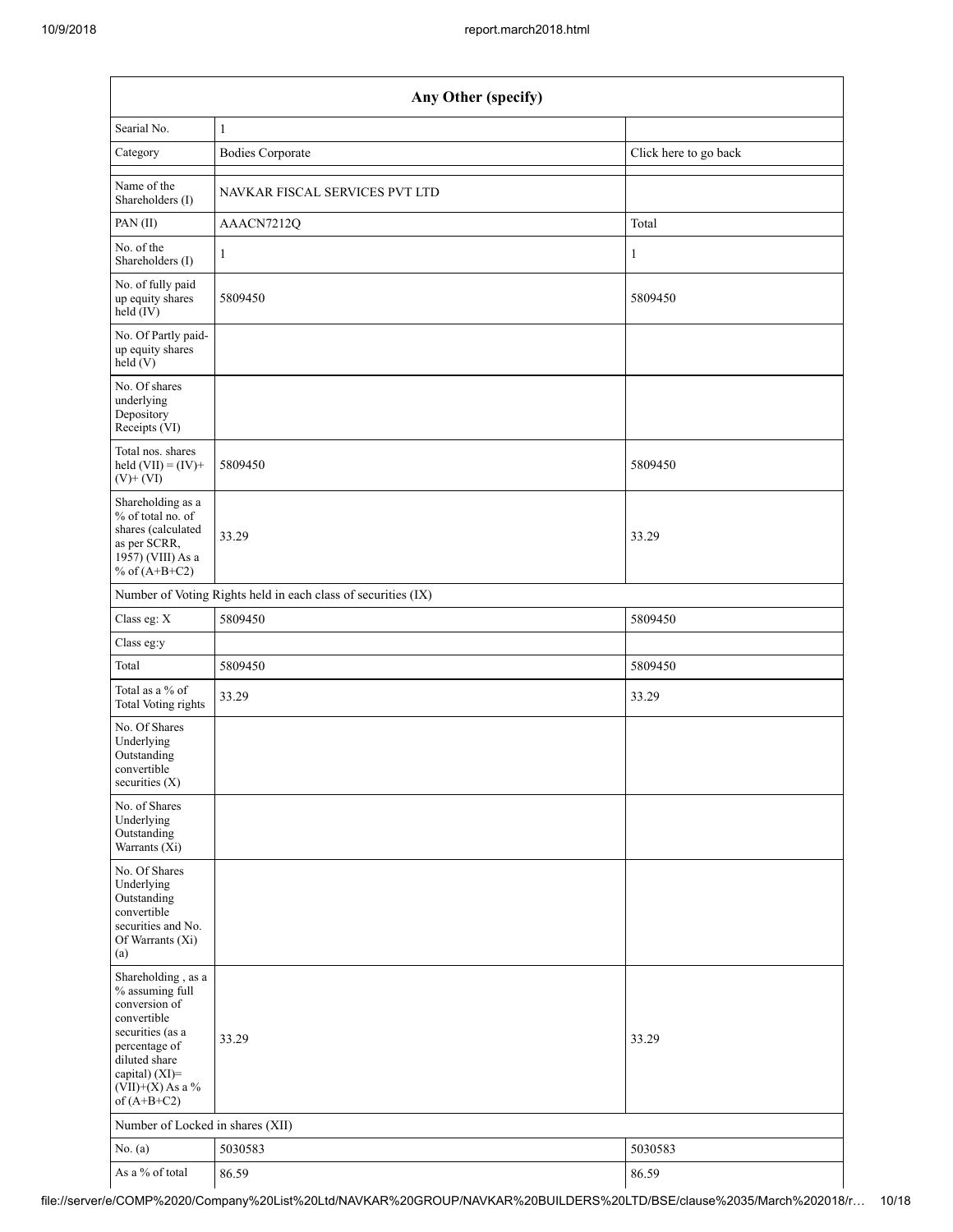| Shares held (b)                                                      |          |         |  |  |  |  |  |  |  |
|----------------------------------------------------------------------|----------|---------|--|--|--|--|--|--|--|
| Number of Shares pledged or otherwise encumbered (XIII)              |          |         |  |  |  |  |  |  |  |
| No. $(a)$                                                            |          |         |  |  |  |  |  |  |  |
| As a % of total<br>Shares held (b)                                   |          |         |  |  |  |  |  |  |  |
| Number of equity<br>shares held in<br>dematerialized<br>form $(XIV)$ | 5809450  | 5809450 |  |  |  |  |  |  |  |
| Reason for not providing PAN                                         |          |         |  |  |  |  |  |  |  |
| Reason for not<br>providing PAN                                      |          |         |  |  |  |  |  |  |  |
| Shareholder type                                                     | Promoter |         |  |  |  |  |  |  |  |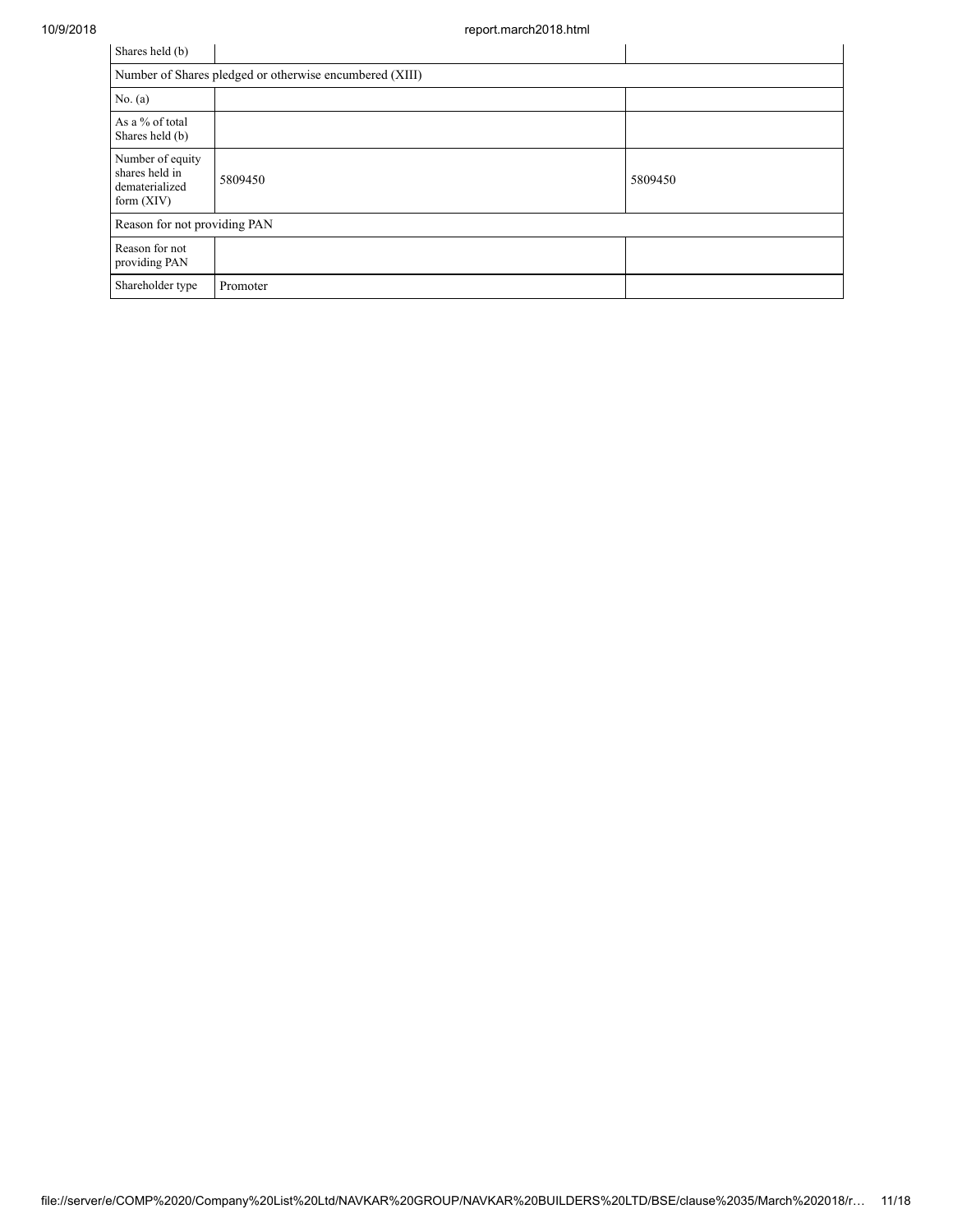| Individuals - ii. Individual shareholders holding nominal share capital in excess of Rs. 2 lakhs.                                                                                       |                                                               |                                         |                                                  |                                              |                          |  |  |  |  |  |
|-----------------------------------------------------------------------------------------------------------------------------------------------------------------------------------------|---------------------------------------------------------------|-----------------------------------------|--------------------------------------------------|----------------------------------------------|--------------------------|--|--|--|--|--|
| Searial No.                                                                                                                                                                             | $\mathbf{1}$                                                  | $\overline{c}$                          | 3                                                | $\overline{4}$                               |                          |  |  |  |  |  |
| Name of the<br>Shareholders (I)                                                                                                                                                         | <b>RENUBALA</b><br><b>ASHOKKUMAR</b><br><b>MIGLANI</b>        | <b>ASHOKKUMAR</b><br>HAKAMCHAND MIGLANI | <b>AYAN</b><br><b>SHIRISHBHAI</b><br><b>SHAH</b> | TUSHAR<br><b>HASMUKHBHAI</b><br><b>PATEL</b> | Click here to<br>go back |  |  |  |  |  |
| PAN(II)                                                                                                                                                                                 | ABOPM4380J                                                    | ABSPM6773F                              | ADAPS6911P                                       | AIUPP6956C                                   | Total                    |  |  |  |  |  |
| No. of fully paid<br>up equity shares<br>$held$ (IV)                                                                                                                                    | 325000                                                        | 325000                                  | 250994                                           | 200000                                       | 1100994                  |  |  |  |  |  |
| No. Of Partly paid-<br>up equity shares<br>held(V)                                                                                                                                      |                                                               |                                         |                                                  |                                              |                          |  |  |  |  |  |
| No. Of shares<br>underlying<br>Depository<br>Receipts (VI)                                                                                                                              |                                                               |                                         |                                                  |                                              |                          |  |  |  |  |  |
| Total nos. shares<br>held $(VII) = (IV) +$<br>$(V)$ + $(VI)$                                                                                                                            | 325000                                                        | 325000                                  | 250994                                           | 200000                                       | 1100994                  |  |  |  |  |  |
| Shareholding as a<br>% of total no. of<br>shares (calculated<br>as per SCRR,<br>1957) (VIII) As a<br>% of $(A+B+C2)$                                                                    | 1.86                                                          | 1.86                                    | 1.44                                             | 1.15                                         | 6.31                     |  |  |  |  |  |
|                                                                                                                                                                                         | Number of Voting Rights held in each class of securities (IX) |                                         |                                                  |                                              |                          |  |  |  |  |  |
| Class eg: X                                                                                                                                                                             | 325000                                                        | 325000                                  | 250994                                           | 200000                                       | 1100994                  |  |  |  |  |  |
| Class eg:y                                                                                                                                                                              |                                                               |                                         |                                                  |                                              |                          |  |  |  |  |  |
| Total                                                                                                                                                                                   | 325000                                                        | 325000                                  | 250994                                           | 200000                                       | 1100994                  |  |  |  |  |  |
| Total as a % of<br><b>Total Voting rights</b>                                                                                                                                           | 1.86                                                          | 1.86                                    | 1.44                                             | 1.15                                         | 6.31                     |  |  |  |  |  |
| No. Of Shares<br>Underlying<br>Outstanding<br>convertible<br>securities $(X)$                                                                                                           |                                                               |                                         |                                                  |                                              |                          |  |  |  |  |  |
| No. of Shares<br>Underlying<br>Outstanding<br>Warrants $(X_i)$                                                                                                                          |                                                               |                                         |                                                  |                                              |                          |  |  |  |  |  |
| No. Of Shares<br>Underlying<br>Outstanding<br>convertible<br>securities and No.<br>Of Warrants (Xi)<br>(a)                                                                              |                                                               |                                         |                                                  |                                              |                          |  |  |  |  |  |
| Shareholding, as a<br>% assuming full<br>conversion of<br>convertible<br>securities (as a<br>percentage of<br>diluted share<br>capital) $(XI)$ =<br>$(VII)+(X)$ As a %<br>of $(A+B+C2)$ | 1.86                                                          | 1.86                                    | 1.44                                             | 1.15                                         | 6.31                     |  |  |  |  |  |
| Number of Locked in shares (XII)                                                                                                                                                        |                                                               |                                         |                                                  |                                              |                          |  |  |  |  |  |
| No. $(a)$                                                                                                                                                                               |                                                               |                                         |                                                  |                                              |                          |  |  |  |  |  |
| As a % of total<br>Shares held (b)                                                                                                                                                      |                                                               |                                         |                                                  |                                              |                          |  |  |  |  |  |
| Number of equity<br>shares held in                                                                                                                                                      | 325000                                                        | 325000                                  | 250994                                           | 200000                                       | 1100994                  |  |  |  |  |  |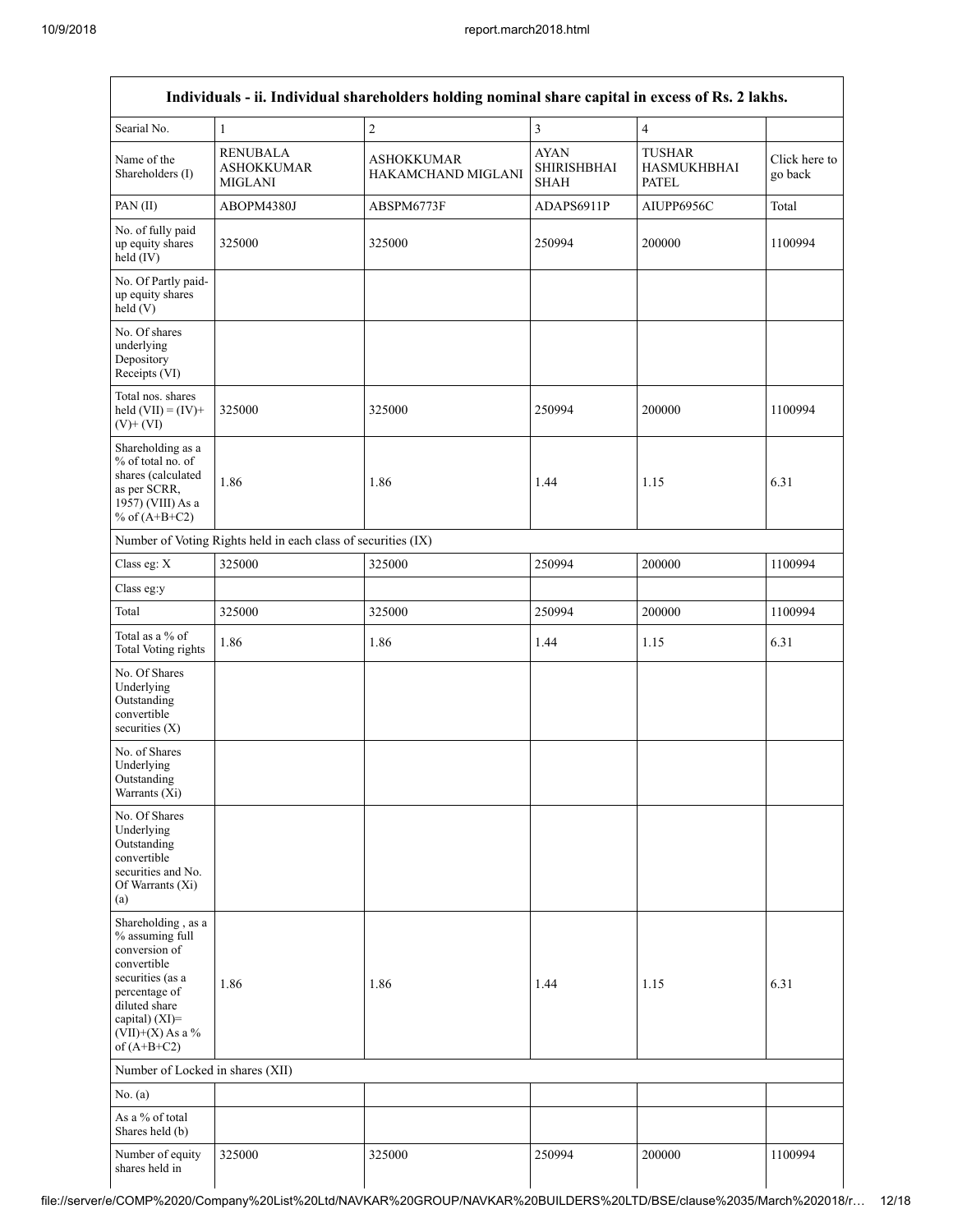| dematerialized<br>form $(XIV)$  |  |  |  |  |  |  |  |  |
|---------------------------------|--|--|--|--|--|--|--|--|
| Reason for not providing PAN    |  |  |  |  |  |  |  |  |
| Reason for not<br>providing PAN |  |  |  |  |  |  |  |  |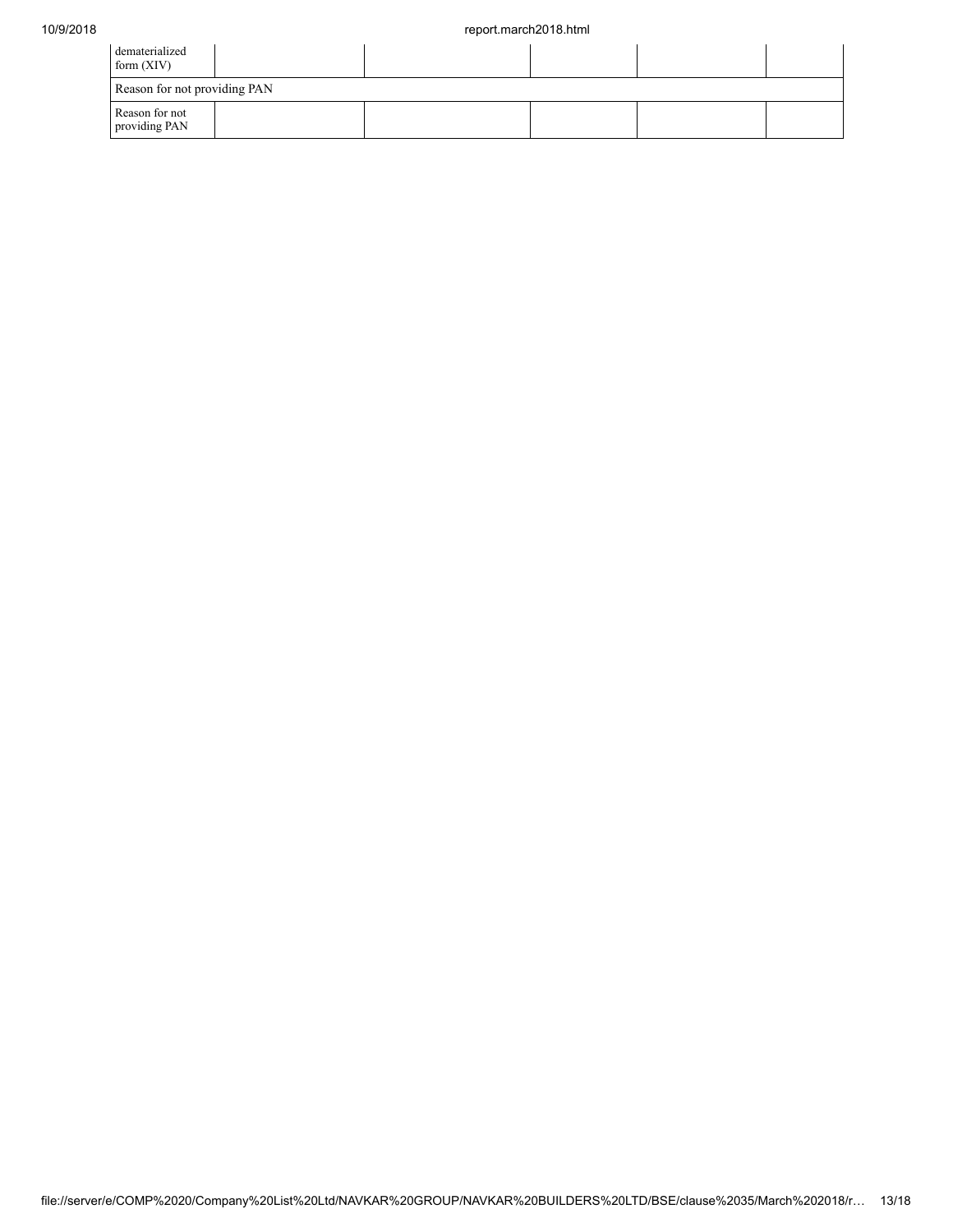| Any Other (specify)                                                                                                                           |                                              |                |                            |                                                                      |                                                           |                                                |                                                                         |
|-----------------------------------------------------------------------------------------------------------------------------------------------|----------------------------------------------|----------------|----------------------------|----------------------------------------------------------------------|-----------------------------------------------------------|------------------------------------------------|-------------------------------------------------------------------------|
| Searial No.                                                                                                                                   | $\mathbf{1}$                                 | $\overline{c}$ | $\mathfrak{Z}$             | $\overline{4}$                                                       | 5                                                         | 6                                              | $\overline{7}$                                                          |
| Category                                                                                                                                      | Non-Resident<br>Indian (NRI)                 | <b>HUF</b>     | <b>Bodies</b><br>Corporate | <b>Bodies</b><br>Corporate                                           | <b>Bodies Corporate</b>                                   | <b>Bodies</b><br>Corporate                     | <b>Bodies</b><br>Corporate                                              |
| Category / More<br>than 1 percentage                                                                                                          | More than 1<br>percentage of<br>shareholding | Category       | Category                   | More than 1<br>percentage of<br>shareholding                         | More than 1<br>percentage of<br>shareholding              | More than 1<br>percentage of<br>shareholding   | More than 1<br>percentage of<br>shareholding                            |
| Name of the<br>Shareholders (I)                                                                                                               | <b>RENUKA</b><br><b>YOGESH</b><br>PARIKH     |                |                            | <b>EFFICENT</b><br><b>TIE-UP</b><br><b>PRIVATE</b><br><b>LIMITED</b> | <b>SHITALNATH</b><br><b>CONSULTANT</b><br>PRIVATE LIMITED | <b>MINA</b><br><b>COMMOSALES</b><br><b>LLP</b> | <b>PARKWAY</b><br><b>PROPERTIES</b><br><b>PRIVATE</b><br><b>LIMITED</b> |
| PAN(II)                                                                                                                                       | AOOPP6642R                                   |                |                            | AACCE8022D                                                           | AAUCS2248D                                                | ABAFM8510A                                     | AAECP2893B                                                              |
| No. of the<br>Shareholders (I)                                                                                                                | 1                                            | 22             | 43                         | $\mathbf{1}$                                                         | $\mathbf{1}$                                              | 1                                              | $\mathbf{1}$                                                            |
| No. of fully paid<br>up equity shares<br>held $(IV)$                                                                                          | 852400                                       | 41347          | 5369275                    | 3925000                                                              | 438300                                                    | 242000                                         | 209058                                                                  |
| No. Of Partly paid-<br>up equity shares<br>$\text{held}(V)$                                                                                   |                                              |                |                            |                                                                      |                                                           |                                                |                                                                         |
| No. Of shares<br>underlying<br>Depository<br>Receipts (VI)                                                                                    |                                              |                |                            |                                                                      |                                                           |                                                |                                                                         |
| Total nos. shares<br>held $(VII) = (IV) +$<br>$(V)$ + $(VI)$                                                                                  | 852400                                       | 41347          | 5369275                    | 3925000                                                              | 438300                                                    | 242000                                         | 209058                                                                  |
| Shareholding as a<br>% of total no. of<br>shares (calculated<br>as per SCRR,<br>1957) (VIII) As a<br>% of $(A+B+C2)$                          | 4.88                                         | 0.24           | 30.76                      | 22.49                                                                | 2.51                                                      | 1.39                                           | 1.2                                                                     |
| Number of Voting Rights held in each class of securities (IX)                                                                                 |                                              |                |                            |                                                                      |                                                           |                                                |                                                                         |
| Class eg: X                                                                                                                                   | 852400                                       | 41347          | 5369275                    | 3925000                                                              | 438300                                                    | 242000                                         | 209058                                                                  |
| Class eg:y                                                                                                                                    |                                              |                |                            |                                                                      |                                                           |                                                |                                                                         |
| Total                                                                                                                                         | 852400                                       | 41347          | 5369275                    | 3925000                                                              | 438300                                                    | 242000                                         | 209058                                                                  |
| Total as a $\%$ of<br><b>Total Voting rights</b>                                                                                              | 4.88                                         | 0.24           | 30.76                      | 22.49                                                                | 2.51                                                      | 1.39                                           | 1.2                                                                     |
| No. Of Shares<br>Underlying<br>Outstanding<br>convertible<br>securities $(X)$                                                                 |                                              |                |                            |                                                                      |                                                           |                                                |                                                                         |
| No. of Shares<br>Underlying<br>Outstanding<br>Warrants (Xi)                                                                                   |                                              |                |                            |                                                                      |                                                           |                                                |                                                                         |
| No. Of Shares<br>Underlying<br>Outstanding<br>convertible<br>securities and No.<br>Of Warrants (Xi)<br>(a)                                    |                                              |                |                            |                                                                      |                                                           |                                                |                                                                         |
| Shareholding, as a<br>% assuming full<br>conversion of<br>convertible<br>securities (as a<br>percentage of<br>diluted share<br>capital) (XI)= | 4.88                                         | 0.24           | 30.76                      | 22.49                                                                | 2.51                                                      | 1.39                                           | 1.2                                                                     |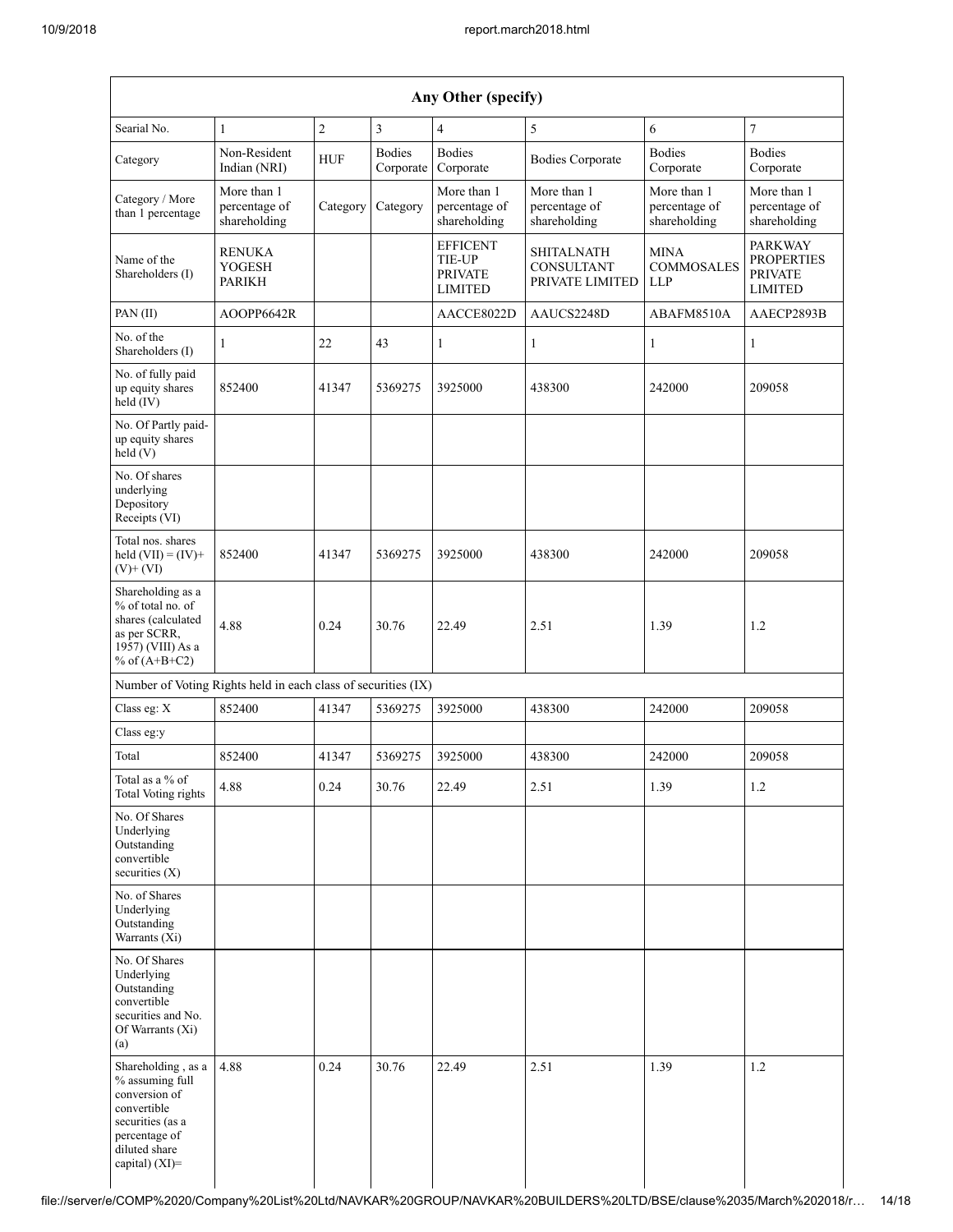| $(VII)+(X)$ As a %<br>of $(A+B+C2)$                                  |                                  |       |         |         |        |        |        |  |
|----------------------------------------------------------------------|----------------------------------|-------|---------|---------|--------|--------|--------|--|
|                                                                      | Number of Locked in shares (XII) |       |         |         |        |        |        |  |
| No. $(a)$                                                            |                                  |       |         |         |        |        |        |  |
| As a % of total<br>Shares held (b)                                   |                                  |       |         |         |        |        |        |  |
| Number of equity<br>shares held in<br>dematerialized<br>form $(XIV)$ | 852400                           | 41347 | 5368275 | 3925000 | 438300 | 242000 | 209058 |  |
| Reason for not providing PAN                                         |                                  |       |         |         |        |        |        |  |
| Reason for not<br>providing PAN                                      |                                  |       |         |         |        |        |        |  |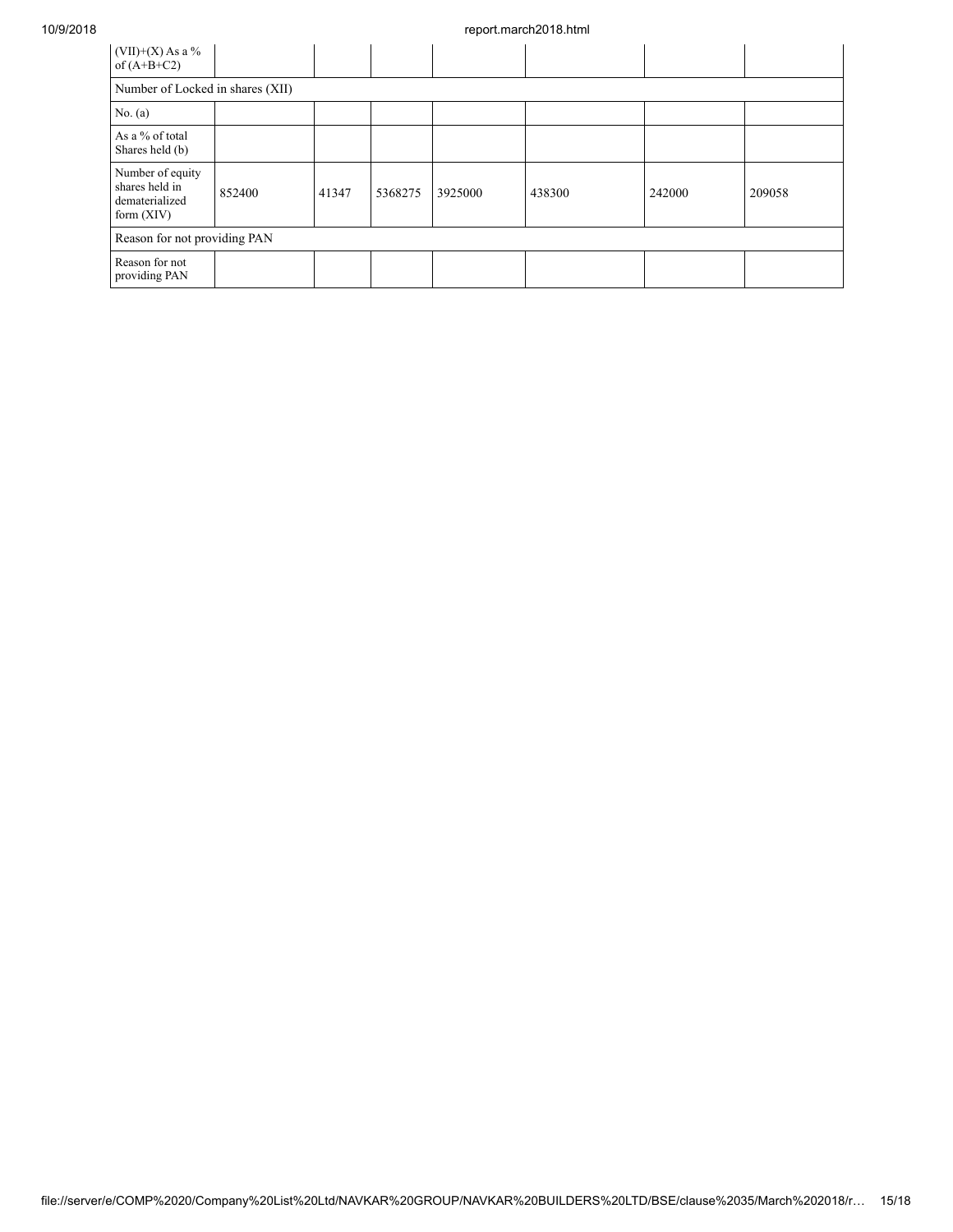| Any Other (specify)                                                                                                                                                                                                      |                                                               |                                        |                       |  |  |  |  |
|--------------------------------------------------------------------------------------------------------------------------------------------------------------------------------------------------------------------------|---------------------------------------------------------------|----------------------------------------|-----------------------|--|--|--|--|
| Searial No.                                                                                                                                                                                                              | $\,$ 8 $\,$                                                   | 9                                      |                       |  |  |  |  |
| Category                                                                                                                                                                                                                 | Non-Resident Indian (NRI)                                     | Non-Resident Indian (NRI)              |                       |  |  |  |  |
| Category / More<br>than 1 percentage                                                                                                                                                                                     | Category                                                      | More than 1 percentage of shareholding |                       |  |  |  |  |
| Name of the<br>Shareholders (I)                                                                                                                                                                                          |                                                               | YOGESH BIHARILAL PARIKH                | Click here to go back |  |  |  |  |
| PAN(II)                                                                                                                                                                                                                  |                                                               | AQPPP7044L                             | Total                 |  |  |  |  |
| No. of the<br>Shareholders (I)                                                                                                                                                                                           | $\overline{2}$                                                | $\mathbf{1}$                           | 67                    |  |  |  |  |
| No. of fully paid<br>up equity shares<br>$held$ (IV)                                                                                                                                                                     | 1777400                                                       | 925000                                 | 7188022               |  |  |  |  |
| No. Of Partly paid-<br>up equity shares<br>held(V)                                                                                                                                                                       |                                                               |                                        |                       |  |  |  |  |
| No. Of shares<br>underlying<br>Depository<br>Receipts (VI)                                                                                                                                                               |                                                               |                                        |                       |  |  |  |  |
| Total nos. shares<br>held $(VII) = (IV) +$<br>$(V)$ + $(VI)$                                                                                                                                                             | 1777400                                                       | 925000                                 | 7188022               |  |  |  |  |
| Shareholding as a<br>% of total no. of<br>shares (calculated<br>as per SCRR,<br>1957) (VIII) As a<br>% of $(A+B+C2)$                                                                                                     | 10.18                                                         | 5.3                                    | 41.18                 |  |  |  |  |
|                                                                                                                                                                                                                          | Number of Voting Rights held in each class of securities (IX) |                                        |                       |  |  |  |  |
| Class eg: X                                                                                                                                                                                                              | 1777400                                                       | 925000                                 | 7188022               |  |  |  |  |
| Class eg:y                                                                                                                                                                                                               |                                                               |                                        |                       |  |  |  |  |
| Total                                                                                                                                                                                                                    | 1777400                                                       | 925000                                 | 7188022               |  |  |  |  |
| Total as a % of<br>Total Voting rights                                                                                                                                                                                   | 10.18                                                         | 5.3                                    | 41.18                 |  |  |  |  |
| No. Of Shares<br>Underlying<br>Outstanding<br>convertible<br>securities $(X)$                                                                                                                                            |                                                               |                                        |                       |  |  |  |  |
| No. of Shares<br>Underlying<br>Outstanding<br>Warrants (Xi)                                                                                                                                                              |                                                               |                                        |                       |  |  |  |  |
| No. Of Shares<br>Underlying<br>Outstanding<br>convertible<br>securities and No.<br>Of Warrants (Xi)<br>(a)                                                                                                               |                                                               |                                        |                       |  |  |  |  |
| Shareholding, as a<br>% assuming full<br>conversion of<br>convertible<br>securities (as a<br>percentage of<br>diluted share<br>capital) (XI)=<br>$(VII)+(X)$ As a %<br>of $(A+B+C2)$<br>Number of Locked in shares (XII) | 10.18                                                         | 5.3                                    | 41.18                 |  |  |  |  |
|                                                                                                                                                                                                                          |                                                               |                                        |                       |  |  |  |  |